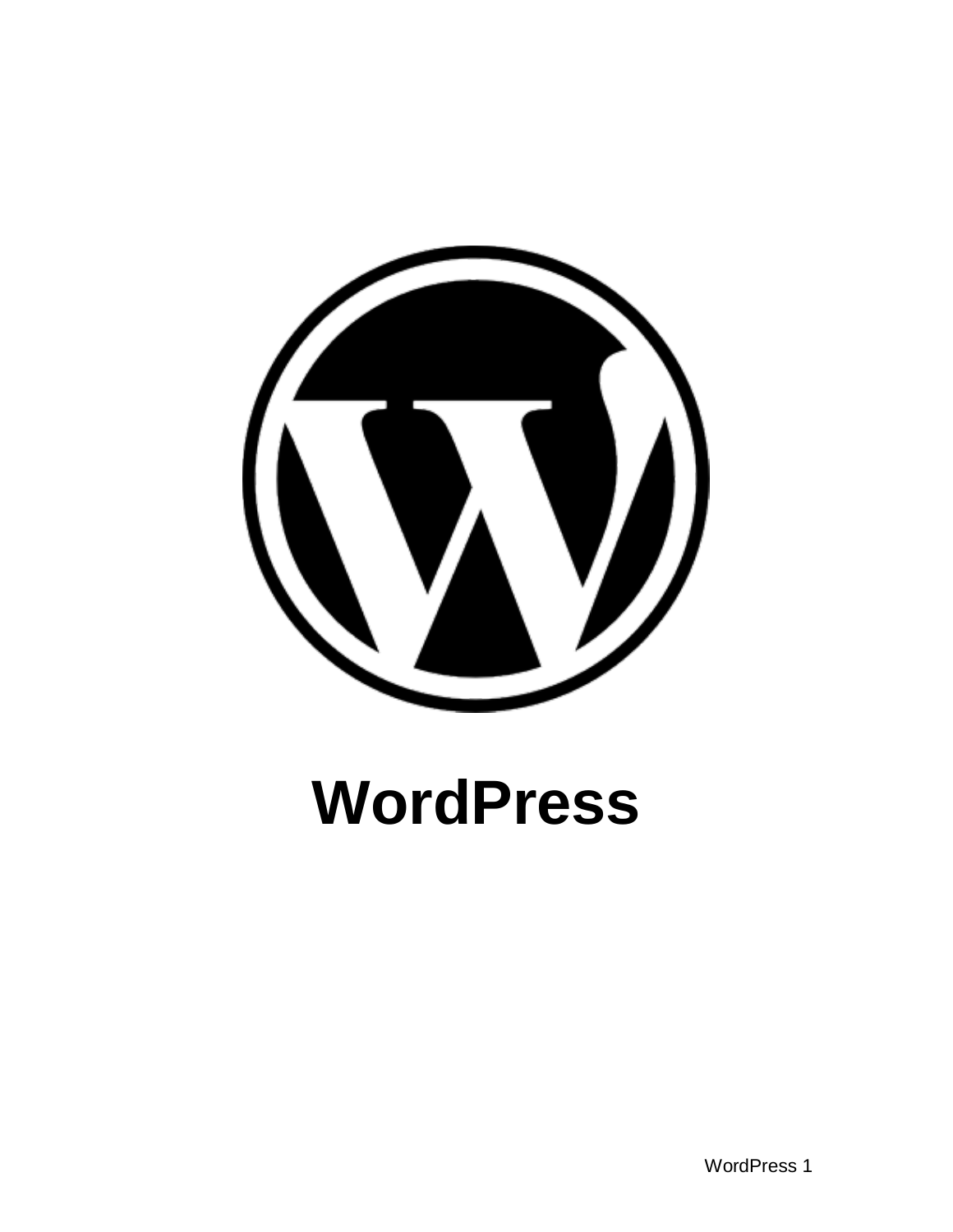#### **OVERVIEW**

WordPress is an online publishing suite that allows you to create and edit a blog.

This tutorial will go over the basic features of WordPress. It will also cover all the essentials that a beginning user will need to know for future references.

## **TABLE OF CONTENTS**

| 1. Creating an account and logging in | <b>PG.3</b>  |
|---------------------------------------|--------------|
| 2. Dashboard                          | <b>PG. 4</b> |
| 3. Toolbar                            | <b>PG.5</b>  |
| 4. Writing and saving your blog       | $PG. 6 - 7$  |
| 5. Making pages                       | <b>PG. 8</b> |
| 6. Creating Categories and Tags       | <b>PG. 9</b> |
| 7. Designing your blog                | PG. 10 - 11  |
| 8. Managing comments                  | PG. 12       |
|                                       |              |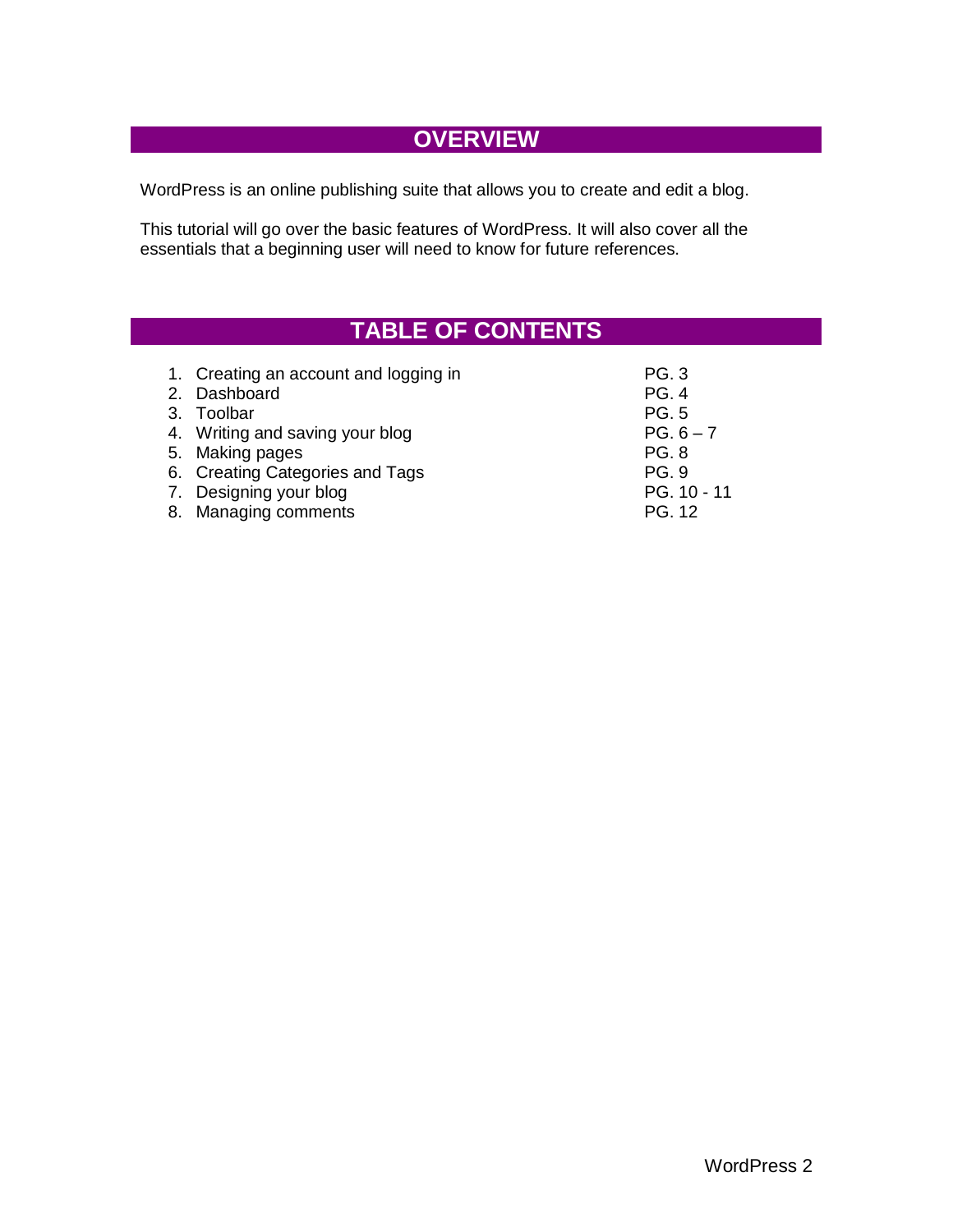## **CREATING AN ACCOUNT and LOGGING IN**

## **CREATING AN ACCOUNT**

To begin, open your web browser and type http://blogs.bgsu.edu in the url bar

When creating an account in WordPress for the purpose of a BGSU Blog, you use your BG I.D. and password. Just click on the "Get your BGSU blog" blog link

• Get your BGSU blog

(use your bgsu username and password)

• Get another blog!

## **LOGGING IN**

Once you have clicked on the link, a login page will then appear, and with your BG I.D. and password, click on the log-in link to access the Dashboard



| <b>Username</b> |        |
|-----------------|--------|
| <b>Password</b> |        |
| Remember Me     | Log In |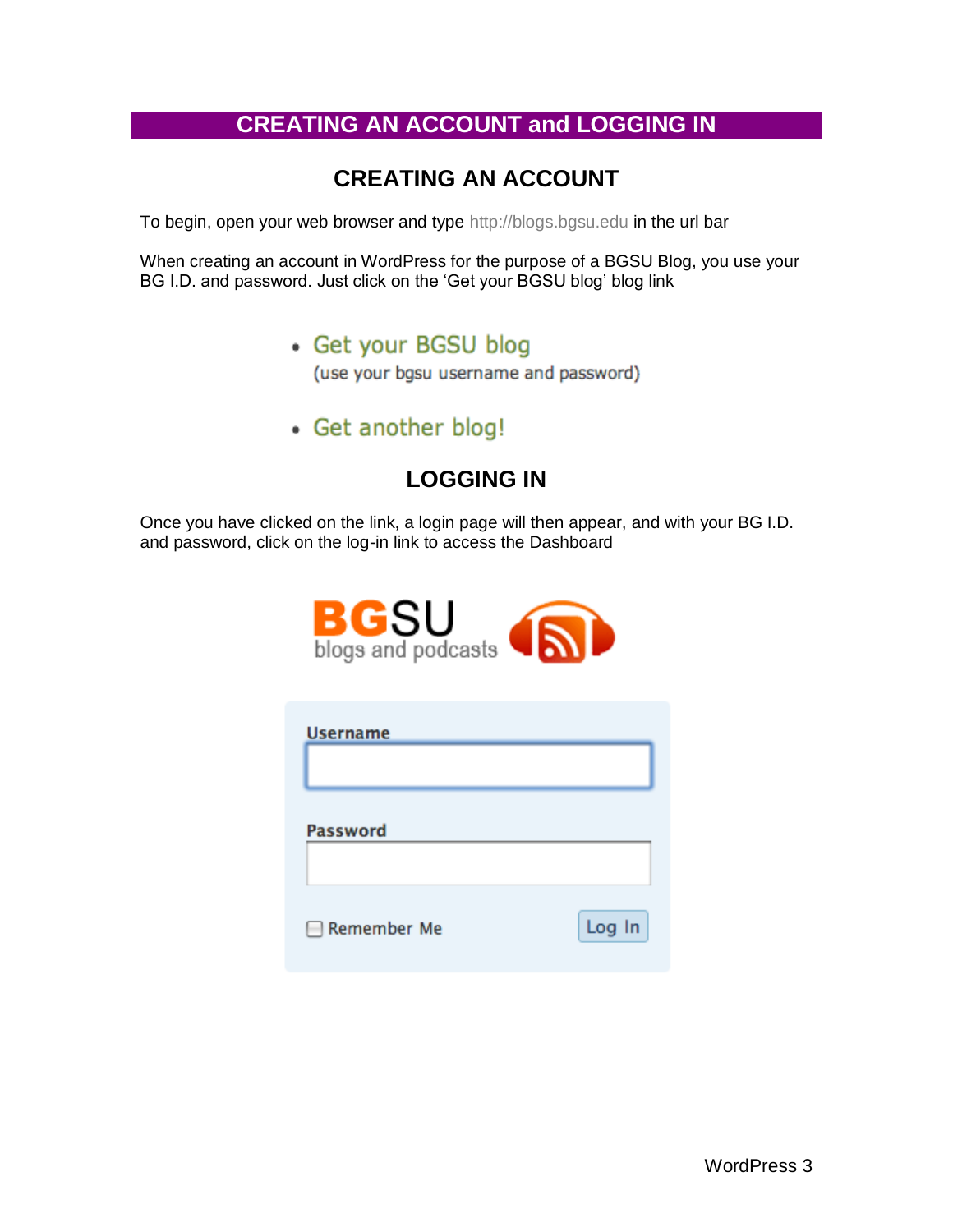#### **DASHBOARD and MANAGING YOUR PAGE**

The Dashboard is where you can make a post, edit the look of your blog and manage comments.



The WordPress Dashboard is where you can control all of the functions of your blog.

- **User Name & Visit Site** This is where you will see the current name of your  $\bullet$ blog and a link to visit your blog.
- **Write, Manage, Design, Comments** These categories allow you to create posts, edit posts, change the style of your blog and moderate comments
- **Settings** this category allows you to edit the technical information on your blog including the title, subtitle and more.
- **Write a New Page & Write a New Post** these buttons allow you to either  $\bullet$ make a post on you blog or create a new page.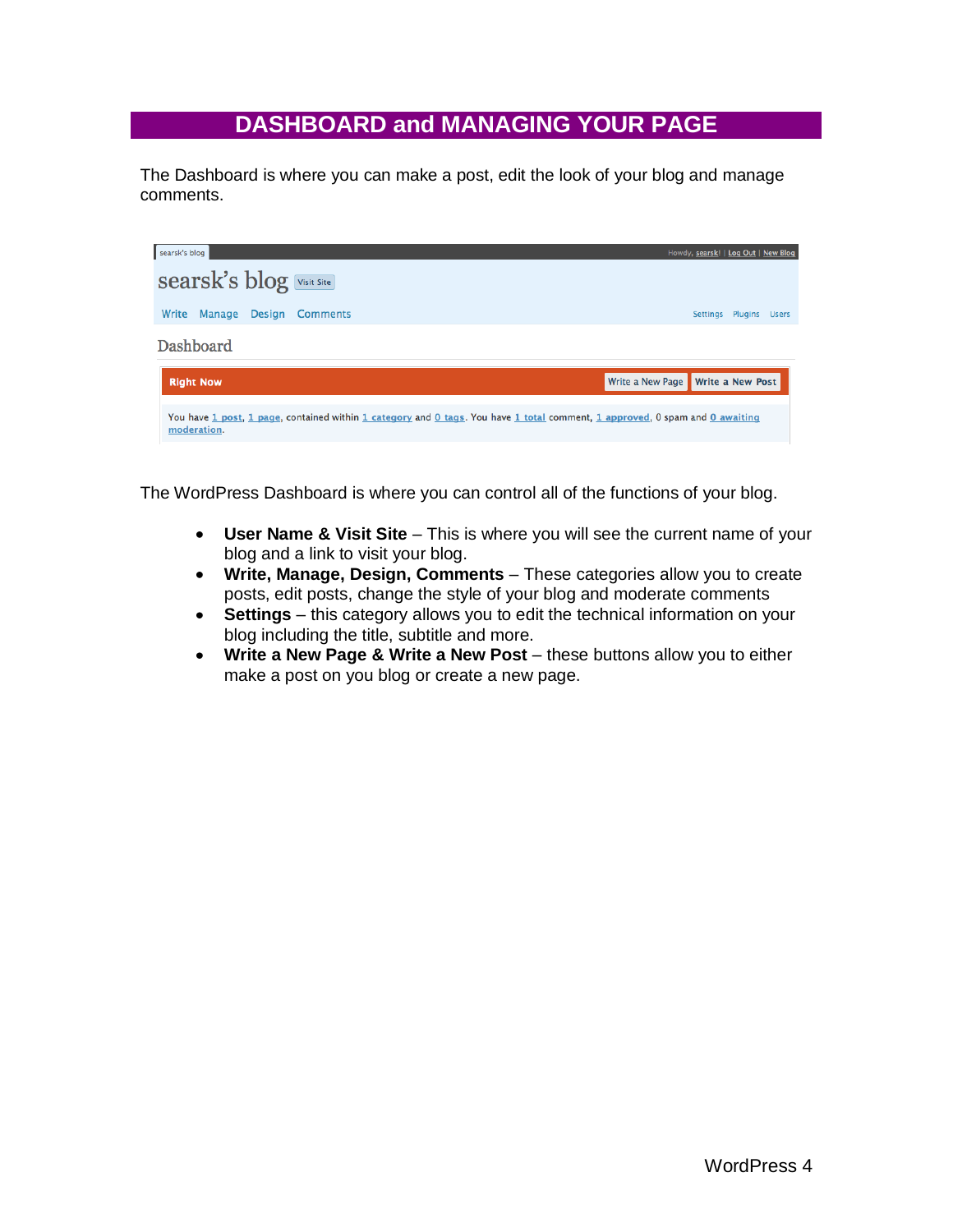#### **TOOLBAR**

There is one common toolbar that is used when writing posts and pages, the formatting toolbar.

This initial toolbar contains icons for common formatting actions such as bold, italic, strikeout, numbered list, bulleted list, alignment, spell check, tag addition and full screen mode.

| Page                         | Add media: $\#$ | Visual HTML |  |
|------------------------------|-----------------|-------------|--|
| ▐▋▎▊▗▅▖░░░░░░░░░░░░░░░░░░░░░ |                 |             |  |

The initial toolbar expands when you click that last tab entitled "Show/Hide Kitchen Sink." Included in this expanded version of the formatting toolbar is the font style, color, paste in plain text, paste from word, remove formatting, insert custom character and indention.

| Post | Add media: $\#$<br><b>Visual</b><br><b>HTML</b> |
|------|-------------------------------------------------|
|      |                                                 |
|      |                                                 |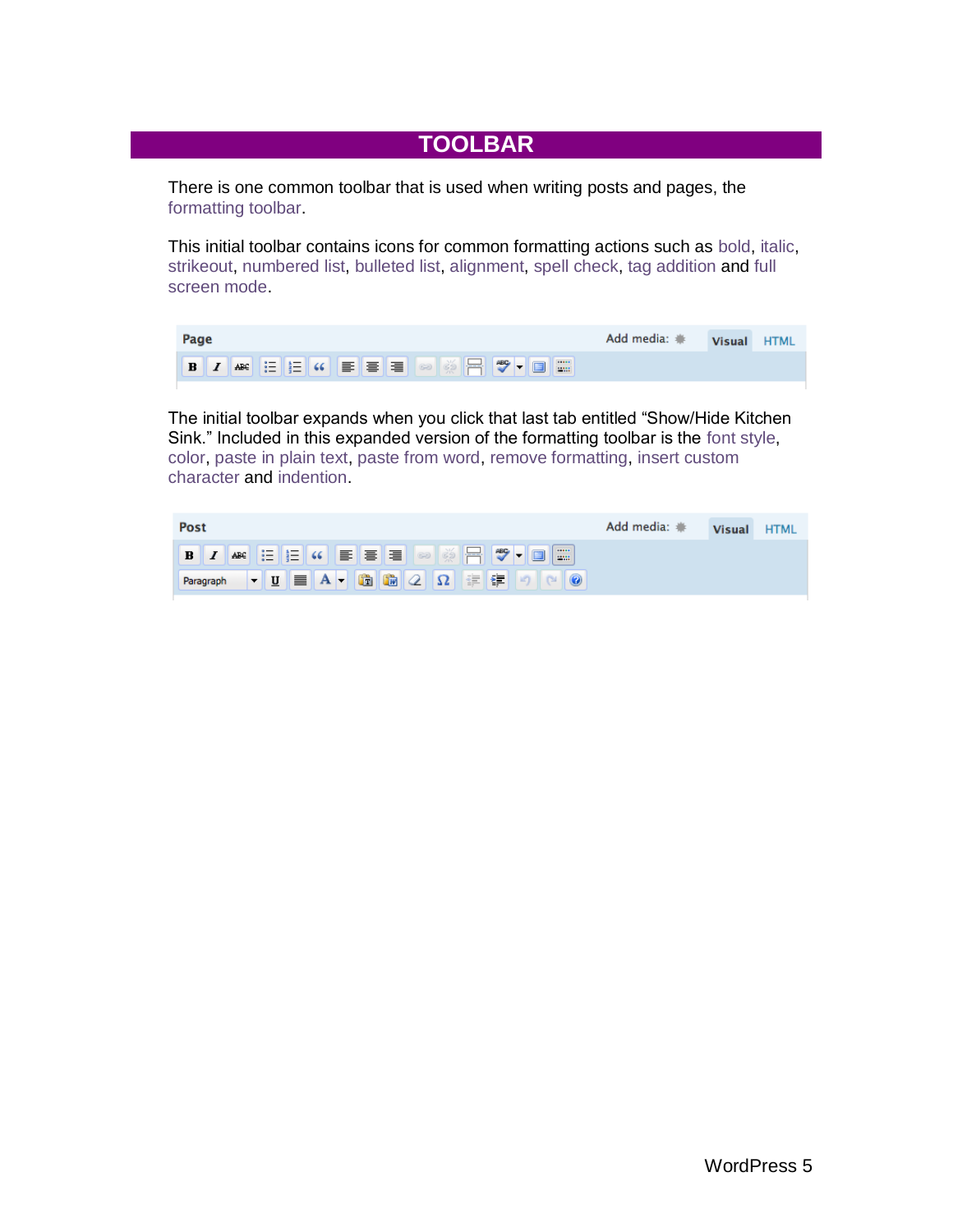## **WRITING and SAVING YOUR BLOG**

#### **WRITING YOUR FIRST POST**

To create your first post, click on the "Visit Site" link button at the top of the Dashboard to view your current page and you will notice that WordPress has automatically created your first blog entitled "Hello World!"

## Hello world!

August 29th, 2008 by searsk

Welcome to blogs.bgsu.edu by COBL. This is your first post. Edit or delete it, then start blogging!

Posted in Uncategorized | Edit | 1 Comment »

To delete this post from public view, and begin to post your own blog, click on the "Edit" link under the "Hello World" post and you will be able to manage and edit the post by deleting the current title and post and begin writing your first blog. Upon completion, click on the "Save" tab to the right, and your first post will then be posted.

| <b>View this Post</b>                                                                                                                   |
|-----------------------------------------------------------------------------------------------------------------------------------------|
| <b>Publish Status</b><br>Published                                                                                                      |
| $\Box$ Keep this post private<br>Hill Published on:<br>August 29, 2008 at 8:15 am Edit                                                  |
| Save  <br><b>Delete post</b><br>Last edited by searsk on August 29,<br>2008 at 8:15 am<br>Draft Saved at 11:14:08 am.<br>Word count: 17 |

## **WRITING FOLLOWING BLOGS**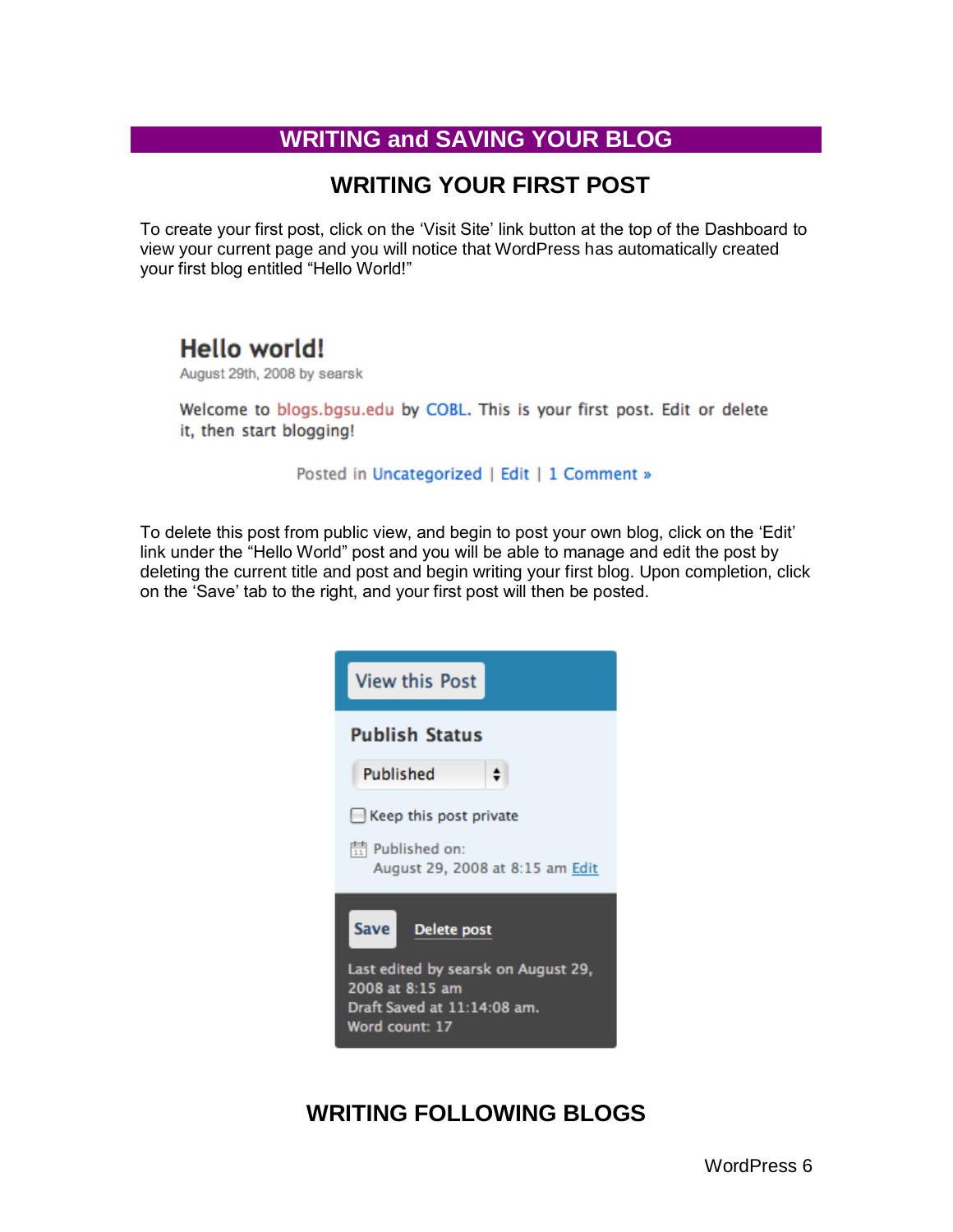After posting your first blog, you can write following blogs by clicking on the "Write" tab in the Dashboard and follow the instructions that were given when creating your first post, including giving your post a title and a body.

| searsk's blog                       |                     |             |
|-------------------------------------|---------------------|-------------|
| Searsk's blog Visit Site            |                     |             |
| Manage Design Comments<br>Write     |                     |             |
| Post Page Link<br><b>Write Post</b> |                     |             |
| <b>Title</b>                        |                     |             |
|                                     |                     |             |
| Post                                | Add media: * Visual | <b>HTML</b> |
|                                     |                     |             |
|                                     |                     |             |
|                                     |                     |             |
|                                     |                     |             |
|                                     |                     |             |
| Path:                               |                     | h           |

At any time when you are writing your post, you can always stop and save your work before you publish it by clicking on the "Save" tab on the right of the screen. You will then see that your work has remained unpublished, but has been saved for future editing. But when you are ready to publish your post, click on the 'Publish' tab on the right and that will enable your blog to be seen by the public, unless you desire to keep your post private. In order to do that, click the 'Keep this post private' check box.

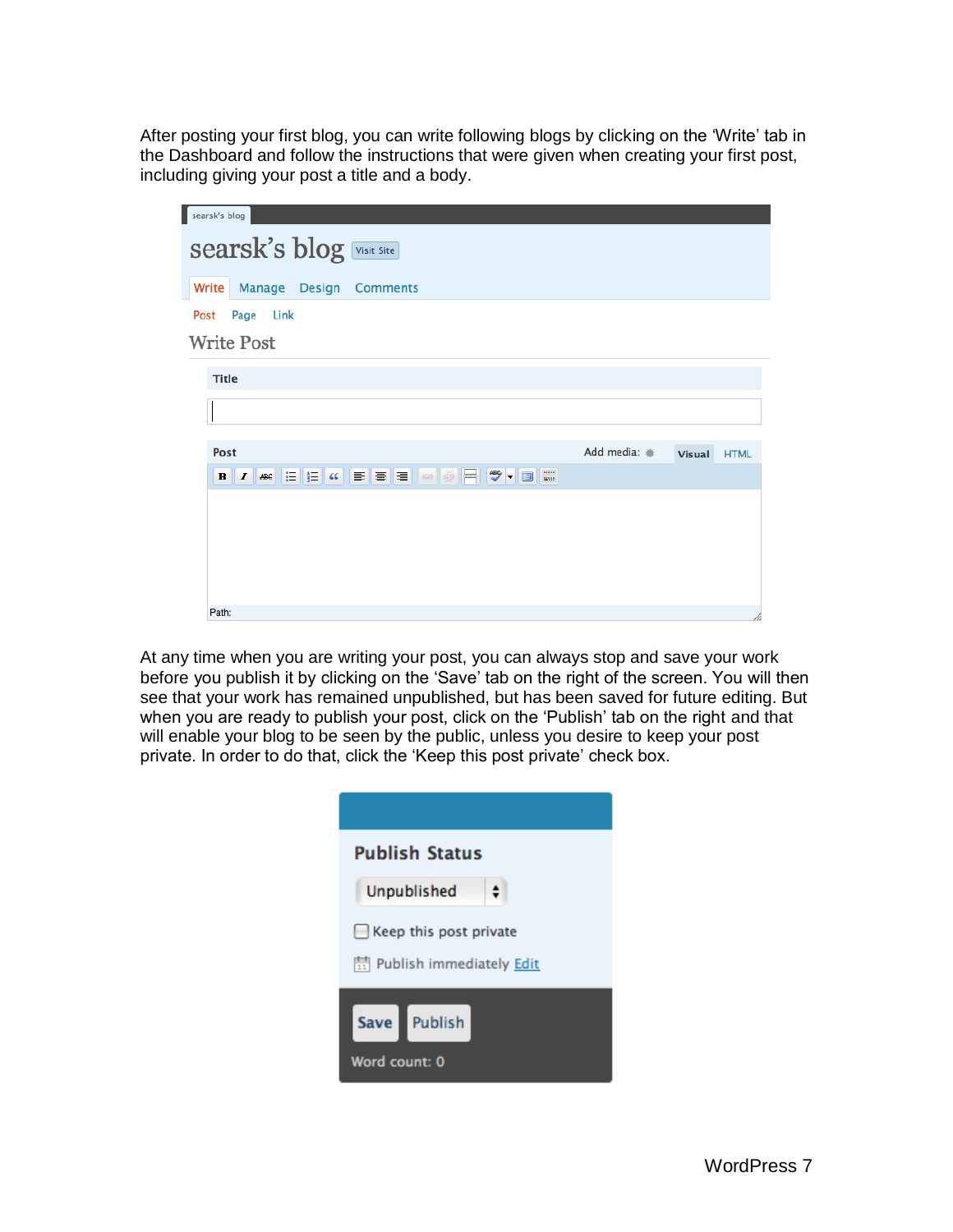## **MAKING PAGES**

Making pages in WordPress is similar to writing a post, but pages are for content such as "About Me," "Contact Me." Ect. To create a page, open the "Write" tab from the Dashboard and then choose the 'Page' sub tab.

| searsk's blog                   |                     |             |
|---------------------------------|---------------------|-------------|
| Searsk's blog Visit Site        |                     |             |
| Manage Design Comments<br>Write |                     |             |
| Page Link<br>Post               |                     |             |
| <b>Write Page</b>               |                     |             |
| <b>Title</b>                    |                     |             |
|                                 |                     |             |
|                                 |                     |             |
| Page                            | Add media: * Visual | <b>HTML</b> |
| BZMQEKEEEER                     |                     |             |
|                                 |                     |             |
|                                 |                     |             |
|                                 |                     |             |
|                                 |                     |             |
|                                 |                     |             |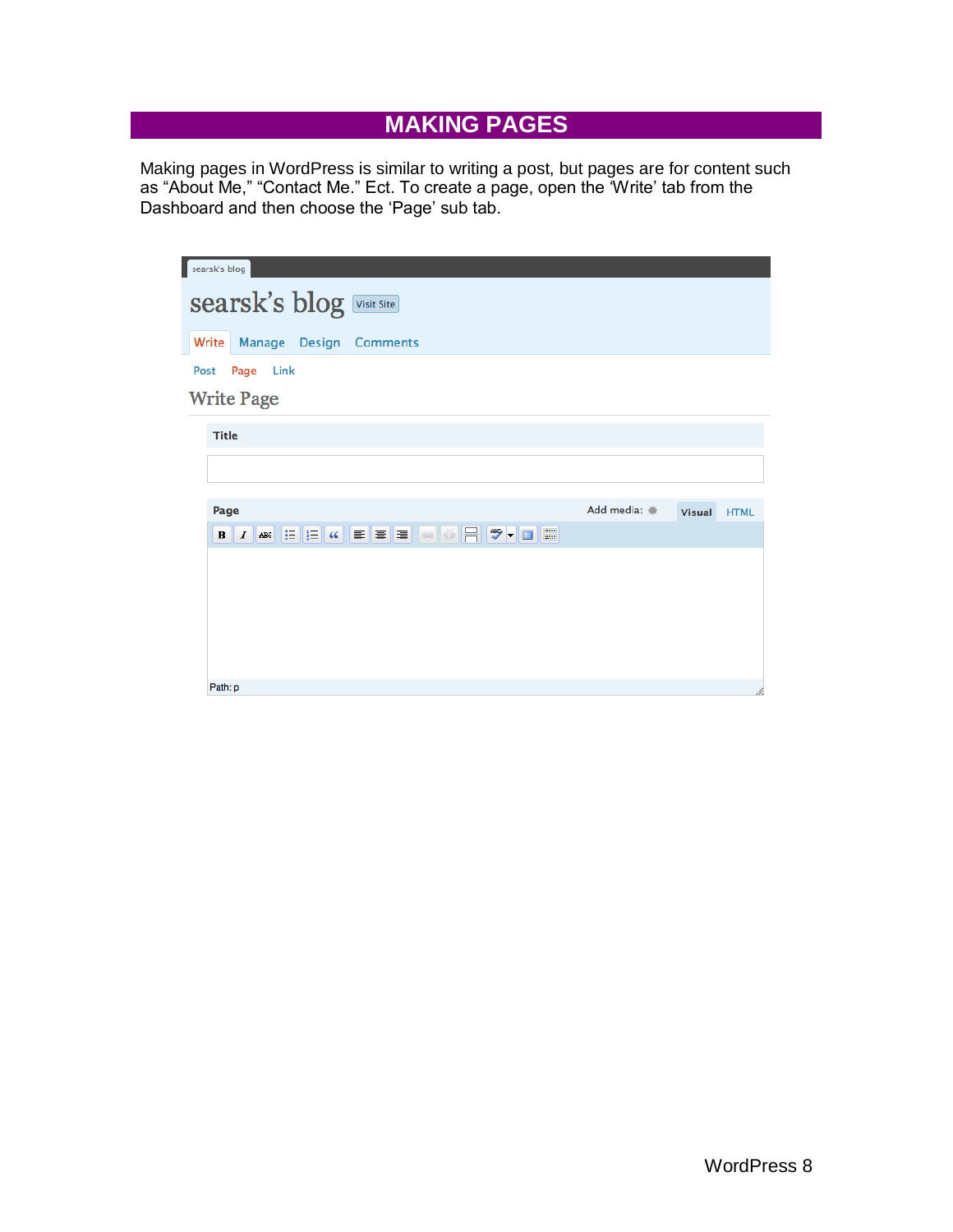#### **CREATING CATEGORIES and TAGS**

Adding categories and tags to posts and pages is completely optional.

#### **CREATING CATEGORIES**

Categories allow the broad grouping of posts topics when you want to describe a post. But when you want to describe a post in more specific terms, you would have to use or add more categories, or you can start adding tags.

To add categories that pertains to your post, scroll down on the "Write Post" page and click the "Add New Category" link under the "Categories" section which will then introduce a type and drop down box, along with an "Add" button. From there, start introducing categories for your post. For example, if you were writing a post entitled "Our Thanksgiving Dinner," you may file it under the "Dinner" category.

| <b>Categories</b>     |                                                                   |  |
|-----------------------|-------------------------------------------------------------------|--|
|                       | + Add New Category<br>$\overline{\phantom{a}}$<br>Parent category |  |
|                       | Add                                                               |  |
| <b>All Categories</b> | $\Box$ Uncategorized                                              |  |
| <b>Most Used</b>      |                                                                   |  |
|                       |                                                                   |  |
|                       |                                                                   |  |

#### **ADDING TAGS**

Tags are similar to categories, but instead of a list of words to choose from, you write them in a list (separated by commas) in a text box below your post. They are free form words and generally describe your post in more detail. For example, like stated earlier, if your post was title "Our Thanksgiving dinner," and you put it under the "Dinner" category, you could have tags like, "turkey, mashed potatoes, family, stuffing'.

| Add new tag | Add |  |
|-------------|-----|--|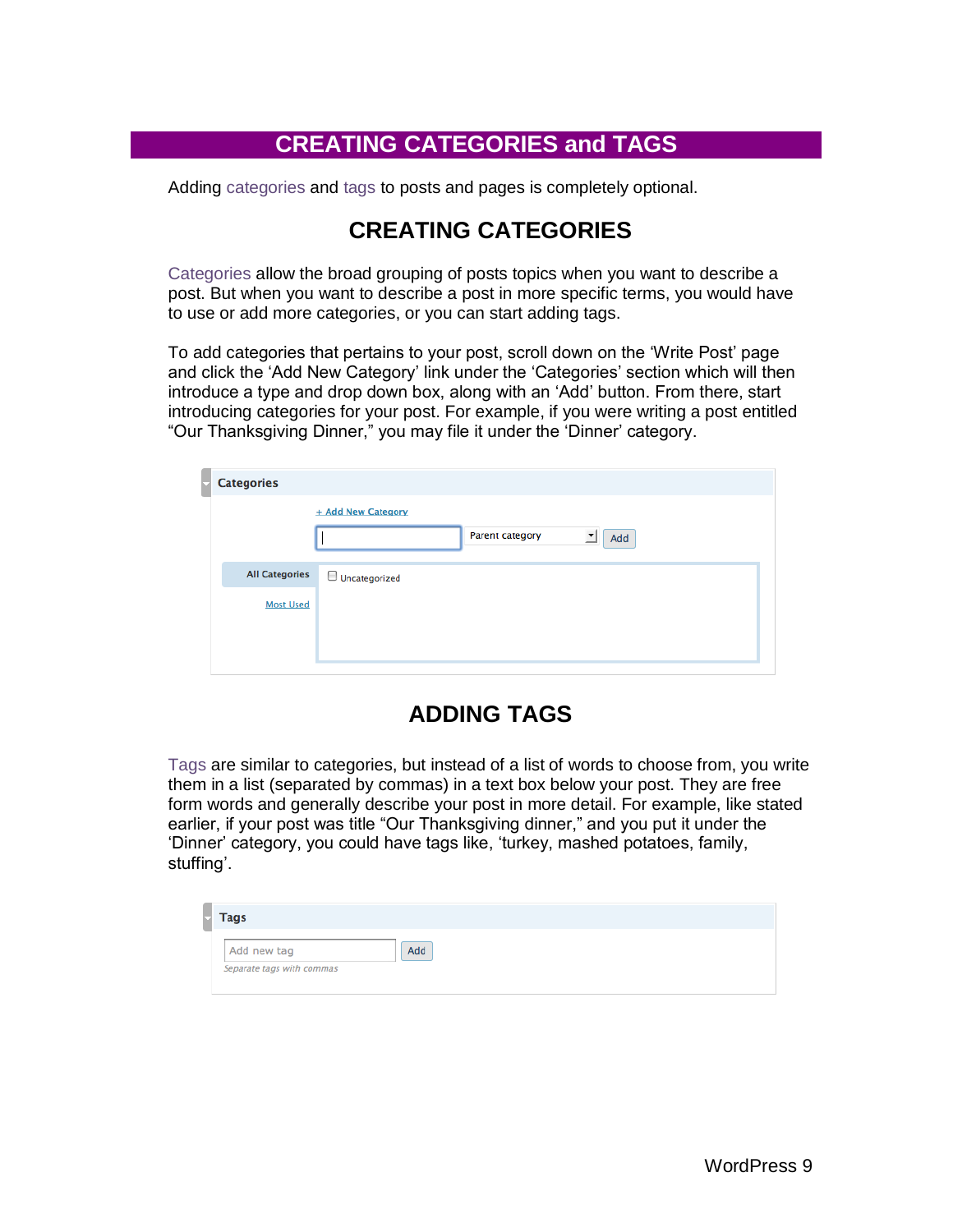## **DESINGING YOUR BLOG**

#### **CHANGE THEMES**

By default, your blog has the "WordPress mu Default 1.6" theme assigned to it. To change the look of you page, click Design from the Dashboard and the Themes page will show up. From there, you can scroll through and click page numbers for other theme selections. Once you have chosen a theme and want to add it as your new one, click on the example, and click the 'Activate' link in the upper right hand corner of the window.

| searsk's blog                                                                                                                                                                                                                                  |                                                                                                                                                                                                                                                                                                                                                                                                                                                                                                                                                                                                                                                                                                                                                                                                                                                                                                                                                                      |                                                                            |
|------------------------------------------------------------------------------------------------------------------------------------------------------------------------------------------------------------------------------------------------|----------------------------------------------------------------------------------------------------------------------------------------------------------------------------------------------------------------------------------------------------------------------------------------------------------------------------------------------------------------------------------------------------------------------------------------------------------------------------------------------------------------------------------------------------------------------------------------------------------------------------------------------------------------------------------------------------------------------------------------------------------------------------------------------------------------------------------------------------------------------------------------------------------------------------------------------------------------------|----------------------------------------------------------------------------|
| searsk's blog Visit Site                                                                                                                                                                                                                       |                                                                                                                                                                                                                                                                                                                                                                                                                                                                                                                                                                                                                                                                                                                                                                                                                                                                                                                                                                      |                                                                            |
|                                                                                                                                                                                                                                                |                                                                                                                                                                                                                                                                                                                                                                                                                                                                                                                                                                                                                                                                                                                                                                                                                                                                                                                                                                      |                                                                            |
| Write Manage<br>Design<br><b>Comments</b>                                                                                                                                                                                                      |                                                                                                                                                                                                                                                                                                                                                                                                                                                                                                                                                                                                                                                                                                                                                                                                                                                                                                                                                                      |                                                                            |
| Widgets<br>Header Image and Color<br><b>Themes</b>                                                                                                                                                                                             |                                                                                                                                                                                                                                                                                                                                                                                                                                                                                                                                                                                                                                                                                                                                                                                                                                                                                                                                                                      |                                                                            |
| <b>Current Theme</b>                                                                                                                                                                                                                           |                                                                                                                                                                                                                                                                                                                                                                                                                                                                                                                                                                                                                                                                                                                                                                                                                                                                                                                                                                      |                                                                            |
| The WRC Theme Viewer<br><b>Available Themes</b>                                                                                                                                                                                                | WordPress mu Default 1.6 by Michael Heilemann<br>The default WordPress mu theme-Tags: blue, custom header, fixed width, two columns, widgets<br>based on the famous Kubrick.                                                                                                                                                                                                                                                                                                                                                                                                                                                                                                                                                                                                                                                                                                                                                                                         |                                                                            |
|                                                                                                                                                                                                                                                |                                                                                                                                                                                                                                                                                                                                                                                                                                                                                                                                                                                                                                                                                                                                                                                                                                                                                                                                                                      | 1 2 3  8 Next »                                                            |
| Test<br>Just another Trinityweblog.org weblog<br>Test post with tags<br><b>By Proposition</b><br>Test post, with every legs.<br>Hello world!<br>Balcome to Titish autobiogram. This is your first just. Edit or skiels it. Ban start biogging! | <b>Test Blog</b><br>: Hallis Wenter<br><b>AVENT BICERS</b><br><b>Allengary Allen</b><br>E<br>an one a bearing telephone and are<br>a chief representation of the model of the control of the original<br>$\begin{minipage}[t]{0.0\textwidth} \begin{tabular}{lcccc} \hline \textbf{0.0\textwidth} & \textbf{0.0\textwidth} & \textbf{0.0\textwidth} & \textbf{0.0\textwidth} & \textbf{0.0\textwidth} & \textbf{0.0\textwidth} & \textbf{0.0\textwidth} & \textbf{0.0\textwidth} & \textbf{0.0\textwidth} & \textbf{0.0\textwidth} & \textbf{0.0\textwidth} & \textbf{0.0\textwidth} & \textbf{0.0\textwidth} & \textbf{0.0\textwidth} & \textbf{0.0\textwidth} & \textbf{0.0\textwidth} &$<br><b>Termin</b><br>We intered into<br>perceptive state from the dynamics state operator $\mathbf{w}$<br>space of the state perceptive of the state of the following state operator<br>$\mathbf{w}$ and the state of the state of the state operator<br>$\mathbf{w}$ and | Vladimir Prelovac Online!<br>drag Nature Park Fairy Tale<br><b>Million</b> |
| Recent Comments Recent Posts<br><b>Floke Photos</b>                                                                                                                                                                                            | Francis<br>technic, Nart ein Pieter, parts of situs, mokinisch ar, monithar 14.<br><b>Halley</b>                                                                                                                                                                                                                                                                                                                                                                                                                                                                                                                                                                                                                                                                                                                                                                                                                                                                     |                                                                            |
| <b>72 Class</b>                                                                                                                                                                                                                                | <b>Almost Spring</b>                                                                                                                                                                                                                                                                                                                                                                                                                                                                                                                                                                                                                                                                                                                                                                                                                                                                                                                                                 | <b>Amazing Grace</b>                                                       |
| Minmalist yet modern and beautifully                                                                                                                                                                                                           | Light and simple spring cleaning.                                                                                                                                                                                                                                                                                                                                                                                                                                                                                                                                                                                                                                                                                                                                                                                                                                                                                                                                    | Amazing Grace is a lightweight,                                            |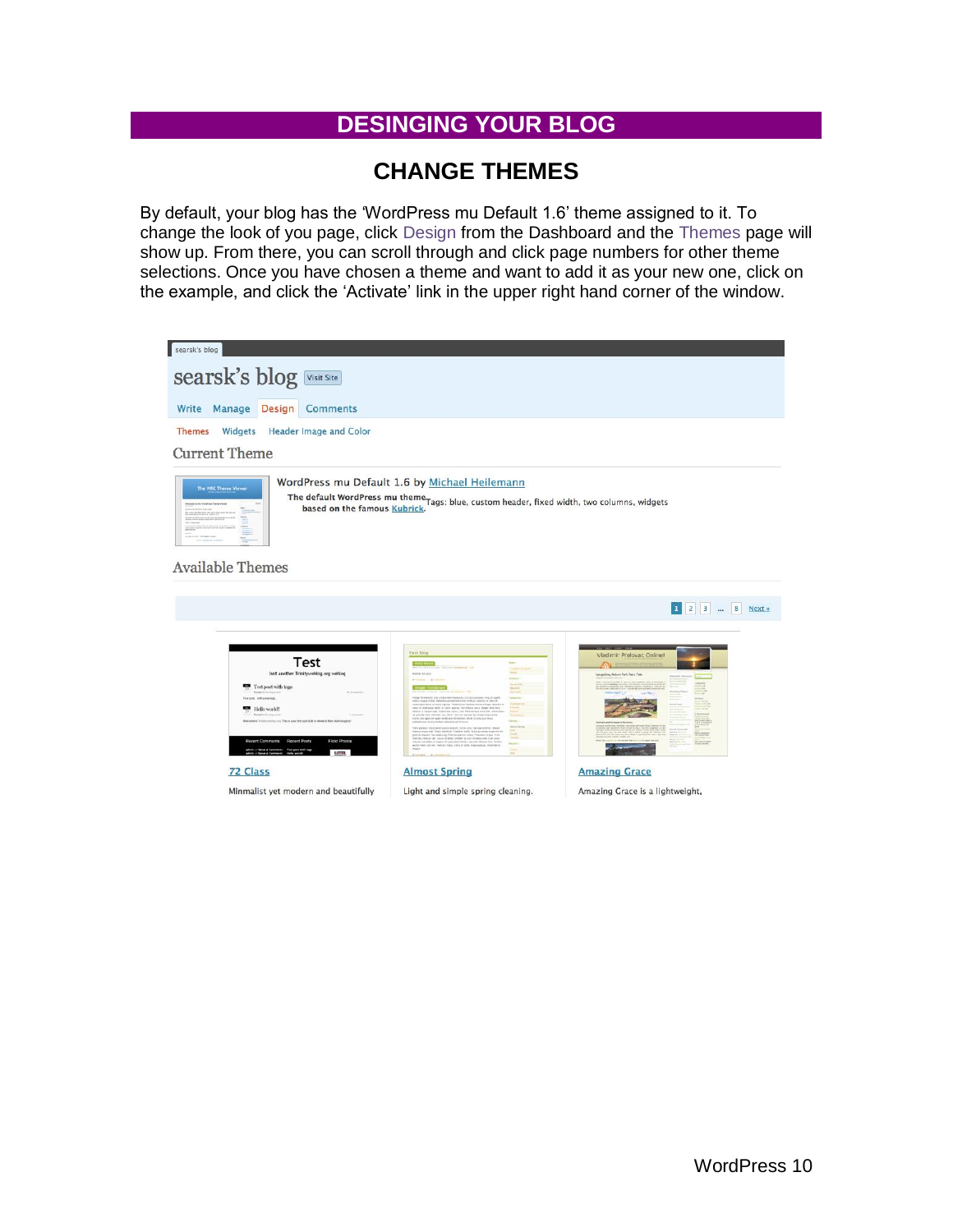## **CHANGE HEADER AND IMAGE COLOR**

You can also change the look of your header on your page. To do so, click the "Design" tab on the Dashboard and then click the 'Header Image and Color' link.

| searsk's blog                                                                              |
|--------------------------------------------------------------------------------------------|
| <b>searsk's blog</b> Visit Site                                                            |
| <b>Manage</b><br><b>Design</b><br>Write<br><b>Comments</b>                                 |
| <b>Themes</b><br>Widgets<br><b>Header Image and Color</b>                                  |
| Header Image and Color                                                                     |
| searsk's blog<br>ig bgsu blog                                                              |
| <b>Font Color</b><br><b>Upper Color</b><br><b>Lower Color</b><br>Advanced<br><b>Revert</b> |
| <b>Update Header</b>                                                                       |

To change the look of your header, you can change your font color, upper color, and lower color from the original white and blue, to look something like the example below. When playing around with your options, you can always go back to the default by clicking the revert button under the example given.

Header Image and Color

| ig bgsu blog                            | searsk's blog        |         |                              |  |
|-----------------------------------------|----------------------|---------|------------------------------|--|
| <b>Font Color</b><br><b>Upper Color</b> | <b>Lower Color</b>   | Revert  | Advanced                     |  |
|                                         | <b>Update Header</b> |         |                              |  |
|                                         | Font Color (CSS):    | white   |                              |  |
|                                         | Upper Color (HEX):   | #FFFF3F |                              |  |
| #FF0066<br>Lower Color (HEX):           |                      |         |                              |  |
|                                         |                      |         | <b>Select Default Colors</b> |  |
|                                         |                      |         | <b>Toggle Text Display</b>   |  |